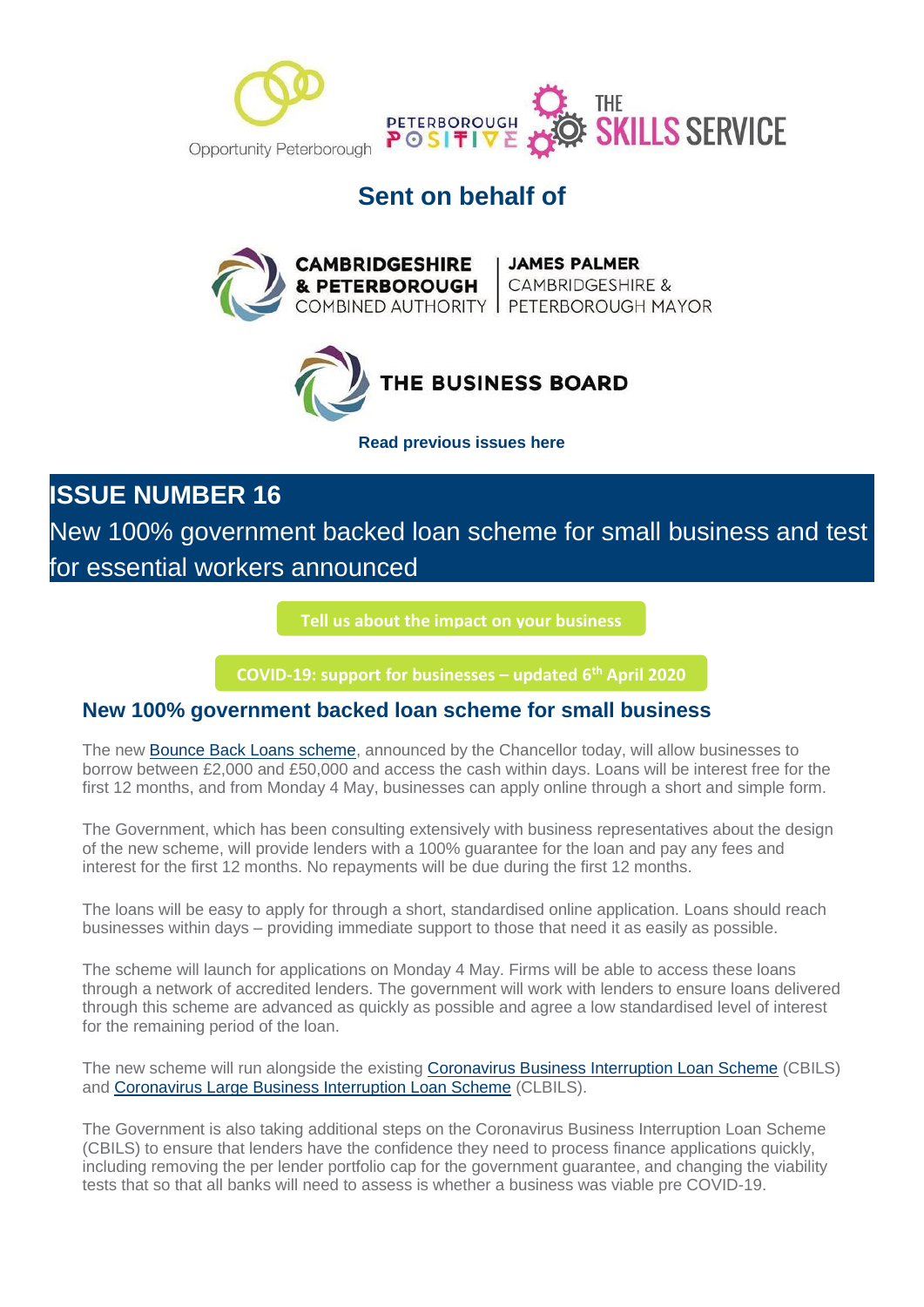## **Essential workers: apply for a coronavirus test**

All [essential workers](https://mills.createsend1.com/t/d-l-mikjity-l-h/) and members of their households who are showing symptoms of coronavirus are now able to get tested.

Booking the test has been made simpler via a [new online system.](https://mills.createsend1.com/t/d-l-mikjity-l-k/) Employers can register and refer selfisolating staff and employees are able to book a test directly for themselves or members of their household who are experiencing symptoms.

Essential workers using the [new portal](https://mills.createsend1.com/t/d-l-mikjity-l-u/) can enter their details and will then receive a text or email the same day inviting them to book an appointment at one of more than 30 drive-through testing sites across the country, or to receive a home testing kit. **Please note more allocations of tests are made available everyday.**

Test results from the drive-through sites will be sent out by text within 48hrs, and within 72hrs of collection of the home delivery tests.

Anyone who thinks they are eligible and has symptoms and would like to be tested should speak to their employer or use the self-referral website to request a test. Find further information [here.](https://mills.createsend1.com/t/d-l-mikjity-l-o/)



**[Read here for the latest public information and public health advice about](https://i7.t.hubspotemail.net/e2t/c/*W5_QYjd8Ct2dXW7L6T4F39rYHN0/*V3Bgp84CTmC1W4qJbqf88thKQ0/5/f18dQhb0S40073FkvWN12PfV9Ylhz7W2twpt_3xy671W5ygs5H2p6k0tN8xrZdkZN9Y9W6Wpgp86_ctzfW1Ys88D9ff8h9N8JXznRDJKRtW4Qc53n3w9pmgW8Bd2Tw3rwfQMW8cQcrv4F4y33W7sH_p01TCb6bW5W6p-B3RCKKvW8q-fz63TK6BwW2GmPt820L3K6W7TLrpx3P1n7gN4PtN3H_QkjKW8jgH_c2vJHQLN2mKCcTz7f56V5ryM52FC4NhW5C6w2k5gs689W7sF-jD6K_69HW4ZkgQM77l9tyW2_-myz2L3f7jN7rYDPHM84THN13PsRbsyTXTW30zXRH57X5BWW3bKXxT49KB0NW7CjgBm1LTz4yW2T_f9V2FGqlKW90lggl13yRVSW93-cQM9ckzvFW50mWFG1FQMtyW6KwJLv4sTYjpW1vBC1b7gJgD-W794q2C846pzJW289nzQ937WXlW26W-TY8rHXqKVrhxS54lMT4TW6TbLfn3Z6HBSW4Vbxsr4VfscSW4B43xP6R22bGW53kX1J8GnhCKN1YmJXtfM35DW4s8-wQ3QXXmPW8F6Wj21wX6nvW3NGKZT4lVd3HMndFd_8cnhKW5YZ0767w-M_mW9dYJ9w6SYmBZW8rz6_X3c7rWMW96f0zl6fmZQGW9k1T0V5S5HRJW8Bd7LN5R4pzGW7_5jKk5qRzfPW85jv5L7gG7Gv0)  COVID-19**

**[Read Mayor James Palmers business blog here](https://i7.t.hubspotemail.net/e2t/c/*W5_QYjd8Ct2dXW7L6T4F39rYHN0/*W7-sDFB1xVXC8W2BrMdM8ZXlW50/5/f18dQhb0S3_-7Bf-DYW12NBkd5VRkwWW5WdPLB30CkrHW3-xQ7M5G_6myW6lXjvN85sxYWV882B08LTz3tW1WjwD23GdxnjW4qDPR34nWl09W2bsgkg8wh372W2v4ZDG4QNnQPW2fyFgG92hbQSW8Mhq8y4qyhhJW81qhP9769gDKV-76z66-czsVW6nl7wM3BVzDrN2QGKRC31nK8VCBtVT8mW_y1VCwpFT8P8XdXW2-0Rs261_R-tW2m73Fm79vs6HW70_9Mv4MV1GrW5KnlY41Fc5KyW8Fqm865kSpGBW2Pf67C58pgkvW5DkDJb4yjQ70W6Fh8Km3x9cpjW19gzlF74r0LtN8NZ8LgsJXrzW5pSfM02R0k-SW69xrhn8VJqDxW5zk4PT92X04_W1r5FCq7gm5yJW1vsJj56Skn7XW7s4yzw4k3MP9W6KWRk86tMXkRW56bDVp6lg72qW4fNBcZ4M9qhqW2NXDwb1jfXlTW8DNKGw7kjHdlW2hhNVX16ptCLW8Jv5qm5pzNyDW6C5Nqg6gzDt3W6y12qt1p6qgbW8flYQ58YZ4tlW8LPnpW1MX4-yW7LP7Nh2slN3tW1tjxt9162dT7W2Kz3-q80d3pWW2lSBYr1txnl_W3m86--86HvF7W6JTKSt5RJwW_W9b_Ccy18sKqTW6JfZ5f6-S5fhW9jB1nm8Z7zrJW3PDQsX6HtGm4W5s-j2V70GdG7102)**

### **Please forward this widely amongst your networks**

**If you were [forwarded](http://100khomes-co-uk-6985942.hs-sites.com/en-gb/cpca-covid19-businessresiliencesignup?utm_source=hs_email&utm_medium=email&utm_content=2&_hsenc=p2ANqtz-_8ljY9XCSyZgA-bjEYY70PPuuQgpUq3XKA9eXRcCbNQavh2grL5YNnxRuUCHzo_NG1TwyswVSqbTxvjSdI8kKPs9ziTRtLXSKkJr3zZxxflxhr8UGsSkqdZat4Hb3dwv7uEeH9&_hsmi=2) this email, click here to sign up to get future updates**